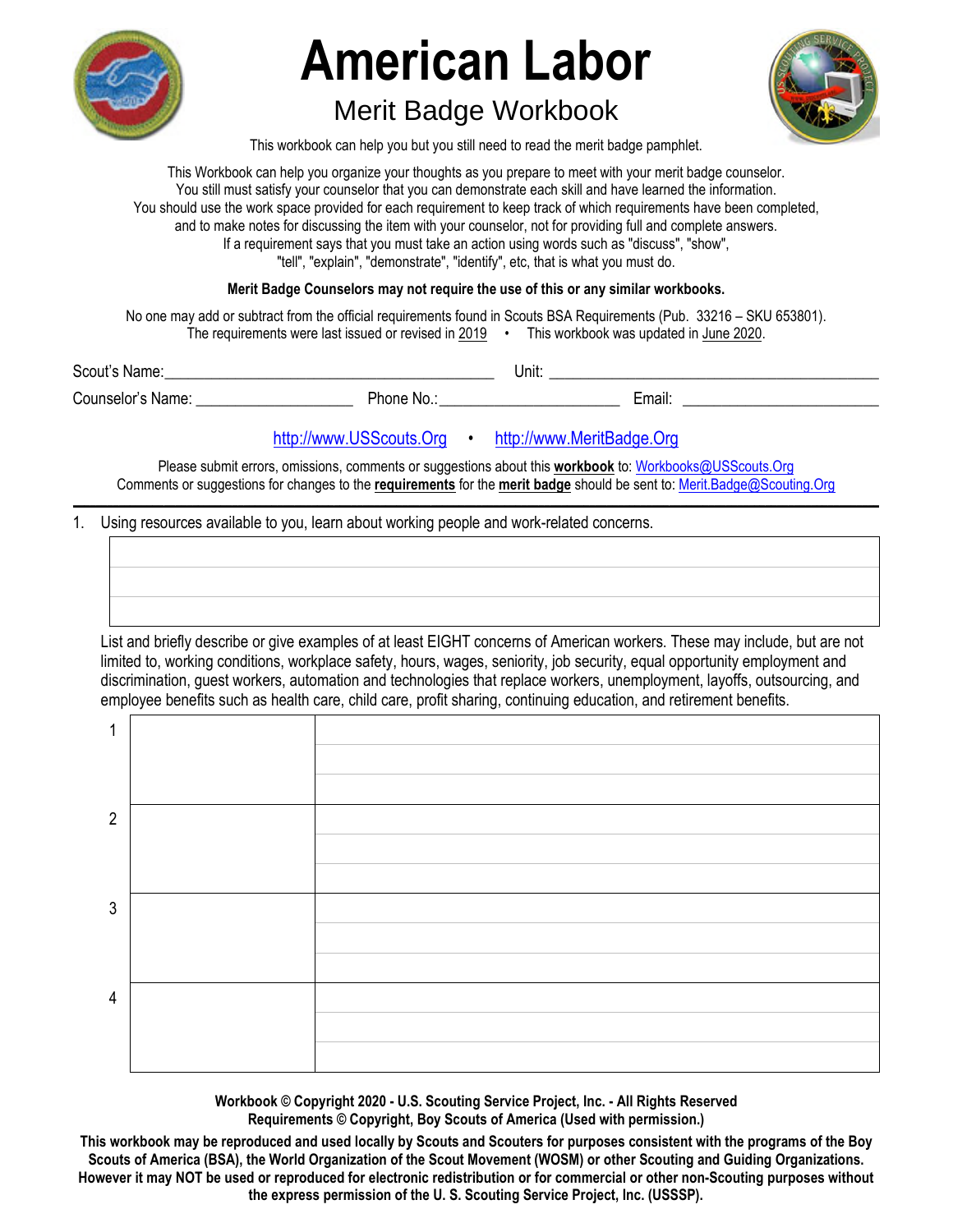| 5 |  |
|---|--|
|   |  |
|   |  |
| 6 |  |
|   |  |
|   |  |
| 7 |  |
|   |  |
|   |  |
| 8 |  |
|   |  |
|   |  |

2. With your counselor's and parent's approval and permission, visit the office or attend a meeting of a local union, a central labor council, or an employee organization, or contact one of these organizations via the Internet.

Organization:

Then do EACH of the following:

a. Find out what the organization does.



b. Share the list of issues and concerns you made for requirement 1. Ask the people you communicate with which issues are of greatest interest or concern to them and why.

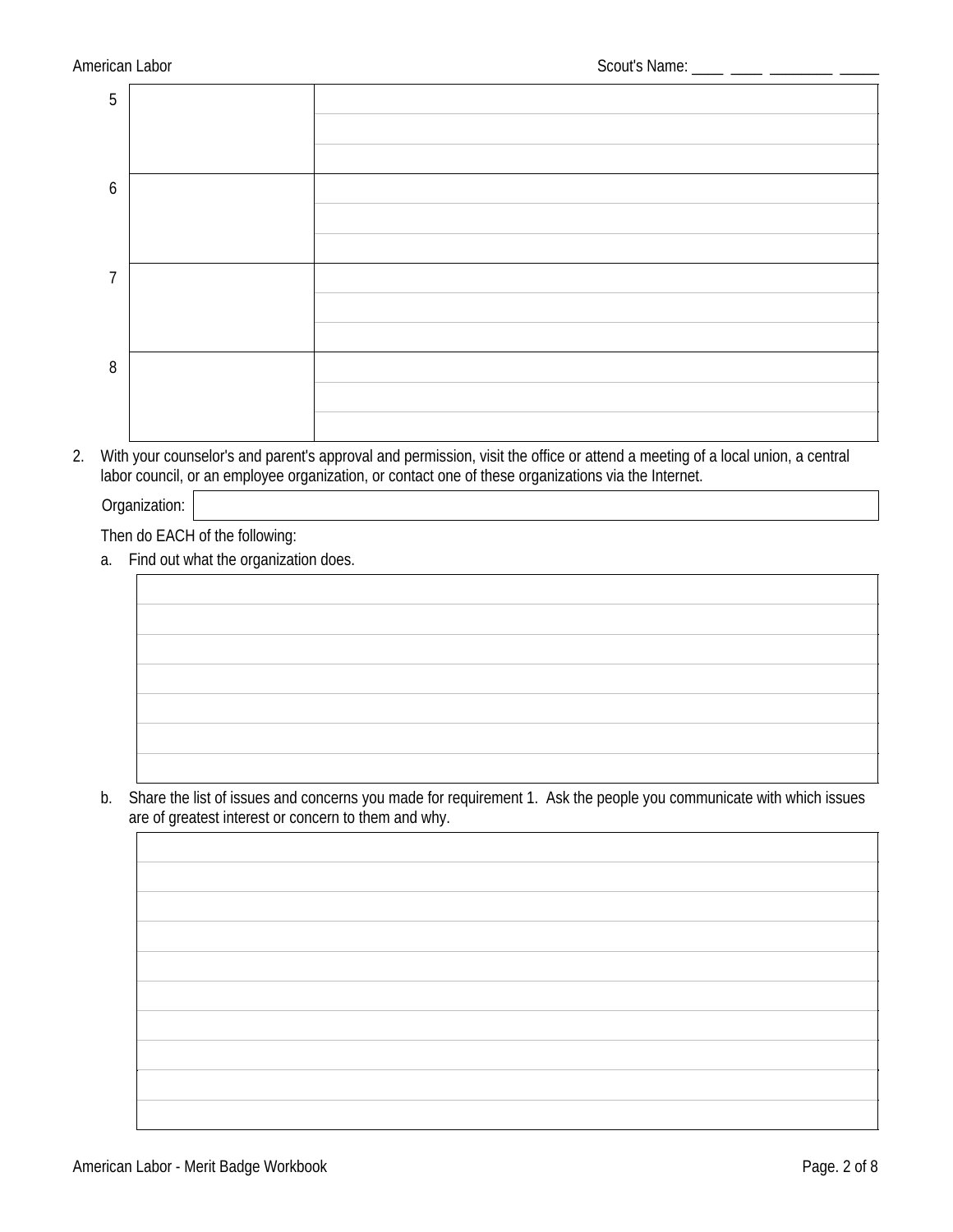c. Draw a diagram showing how the organization is structured, from the local to the national level, if applicable.

3. Explain to your counselor what labor unions are, what they do, and what services they provide to members. What they are:

What they do:

What services they provide: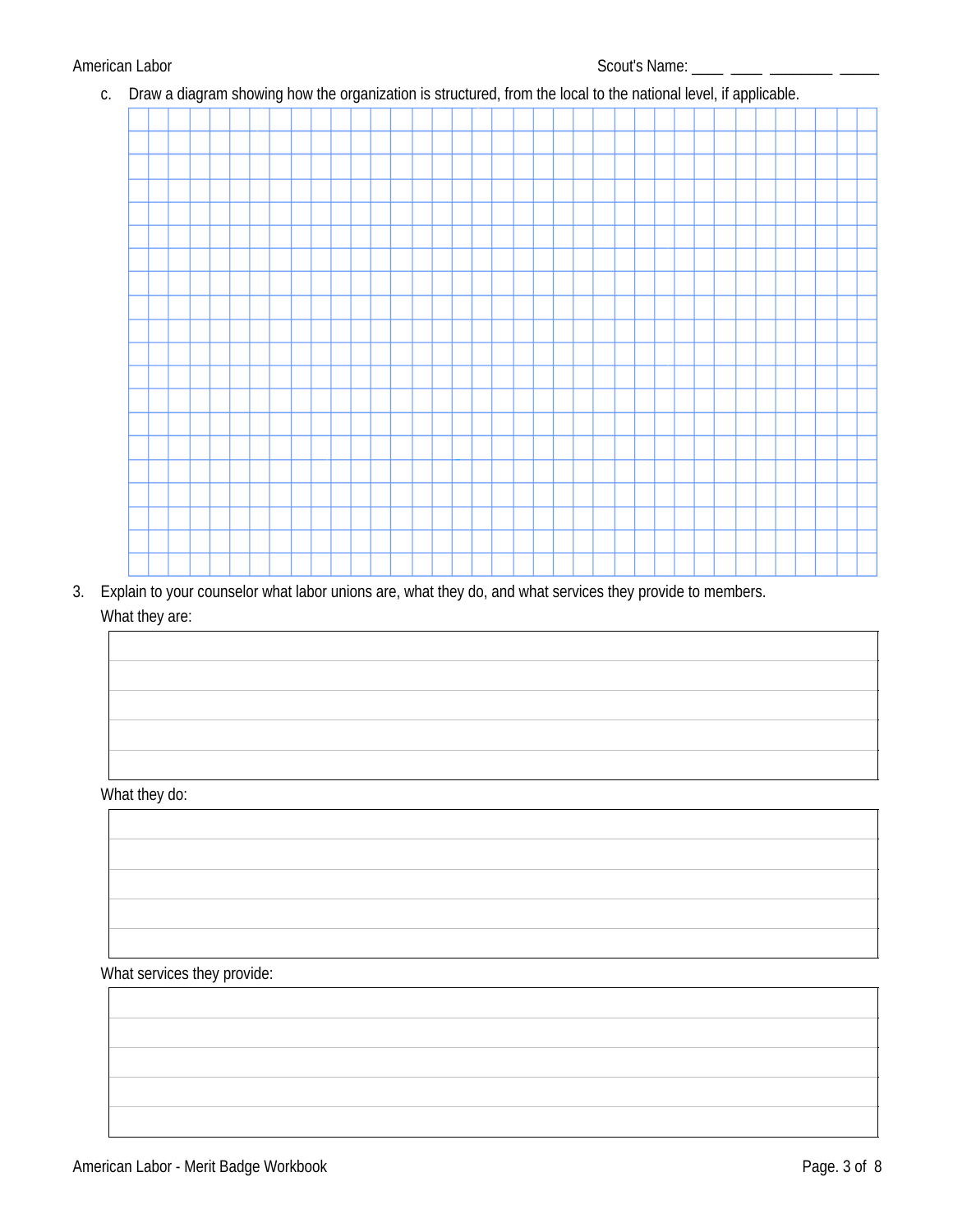In your discussion, show that you understand the concepts of labor, management, collective bargaining, negotiation, union shops, open shops, grievance procedures, mediation, arbitration, work stoppages, strikes, and lockou

|              | $\tilde{\phantom{a}}$ | . .<br>$\tilde{\phantom{a}}$ |  |
|--------------|-----------------------|------------------------------|--|
| Labor:       |                       |                              |  |
|              |                       |                              |  |
|              |                       |                              |  |
|              |                       |                              |  |
|              |                       |                              |  |
| Management:  |                       |                              |  |
|              |                       |                              |  |
|              |                       |                              |  |
|              |                       |                              |  |
|              |                       |                              |  |
| Collective   |                       |                              |  |
| bargaining:  |                       |                              |  |
|              |                       |                              |  |
|              |                       |                              |  |
| Negotiation: |                       |                              |  |
|              |                       |                              |  |
|              |                       |                              |  |
|              |                       |                              |  |
|              |                       |                              |  |
| Union shops: |                       |                              |  |
|              |                       |                              |  |
|              |                       |                              |  |
|              |                       |                              |  |
|              |                       |                              |  |
| Open shops:  |                       |                              |  |
|              |                       |                              |  |
|              |                       |                              |  |
|              |                       |                              |  |
|              |                       |                              |  |
| Grievance    |                       |                              |  |
| procedures:  |                       |                              |  |
|              |                       |                              |  |
|              |                       |                              |  |
|              |                       |                              |  |
| Mediation:   |                       |                              |  |
|              |                       |                              |  |
|              |                       |                              |  |
|              |                       |                              |  |
| Arbitration: |                       |                              |  |
|              |                       |                              |  |
|              |                       |                              |  |
|              |                       |                              |  |
|              |                       |                              |  |
| <b>Work</b>  |                       |                              |  |
| stoppages:   |                       |                              |  |
|              |                       |                              |  |
|              |                       |                              |  |
|              |                       |                              |  |
| Strikes:     |                       |                              |  |
|              |                       |                              |  |
|              |                       |                              |  |
|              |                       |                              |  |
|              |                       |                              |  |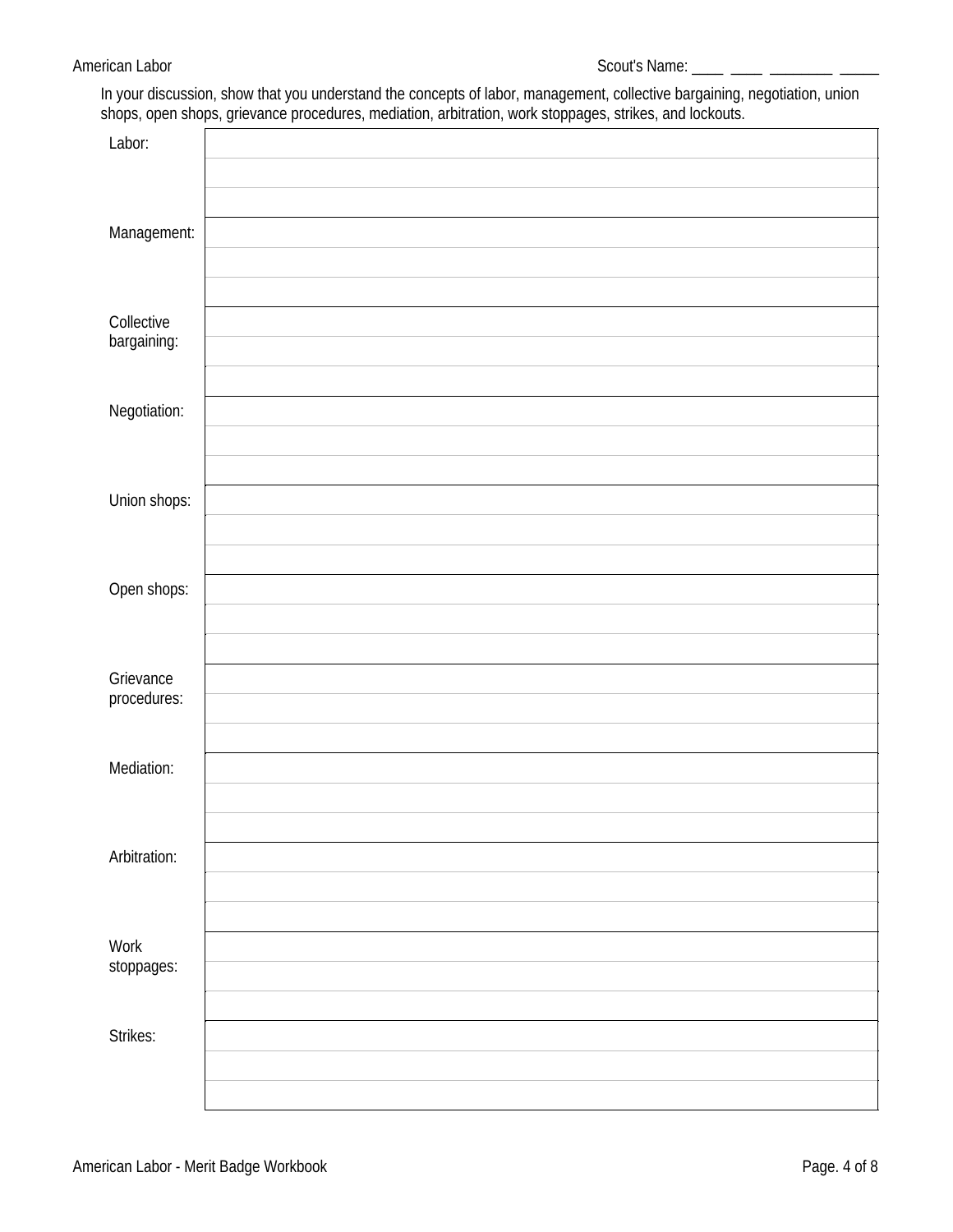Lockouts:

4. Explain what is meant by the adversarial model of labor-management relations, compared with a cooperative-bargaining style.

#### 5. Do ONE of the following:

 $\degree$  a. Develop a time line of significant events in the history of the American labor movement from the 1770's to the present.

| 1770-1799s | 1800-1849 | 1850-1899 | 1900-1949 | 1950-1999 | 2000-today |
|------------|-----------|-----------|-----------|-----------|------------|
|            |           |           |           |           |            |
|            |           |           |           |           |            |
|            |           |           |           |           |            |
|            |           |           |           |           |            |
|            |           |           |           |           |            |
|            |           |           |           |           |            |
|            |           |           |           |           |            |
|            |           |           |           |           |            |
|            |           |           |           |           |            |
|            |           |           |           |           |            |

- $\circ$  b. Prepare an exhibit, a scrapbook, or a computer presentation, such as a slide show, illustrating three major achievements of the American labor movement and how those achievements affect American workers.
- With your counselor's and parent's approval and permission, watch a movie that addresses organized labor in the  $\subset$   $\mathsf{c}.$ United States. Afterward, discuss the movie with your counselor and explain what you learned.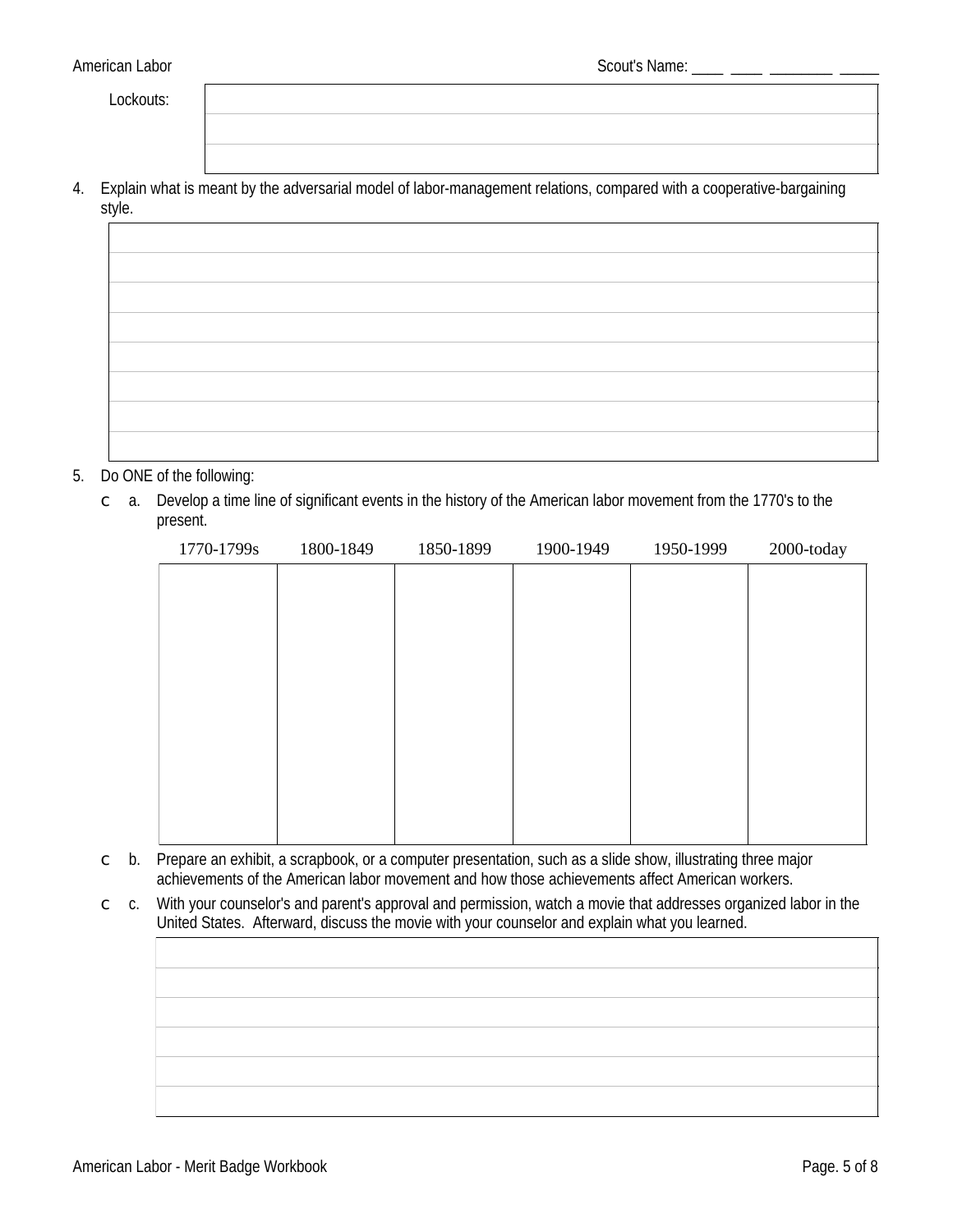$\degree$  d. Read a biography (with your counselor's approval) of someone who has made a contribution to the American labor movement. Explain what contribution this person has made to the American labor movement.

6. Explain the term globalization.

Discuss with your counselor some effects of globalization on the workforce in the United States.

Explain how this global workforce fits into the economic system of this country.

7. Choose a labor issue of widespread interest to American workers-an issue in the news currently or known to you from your work on this merit badge.

Before your counselor, or in writing, argue both sides of the issue, first taking management's side, then presenting labor's or the employee's point of view.

Management's side: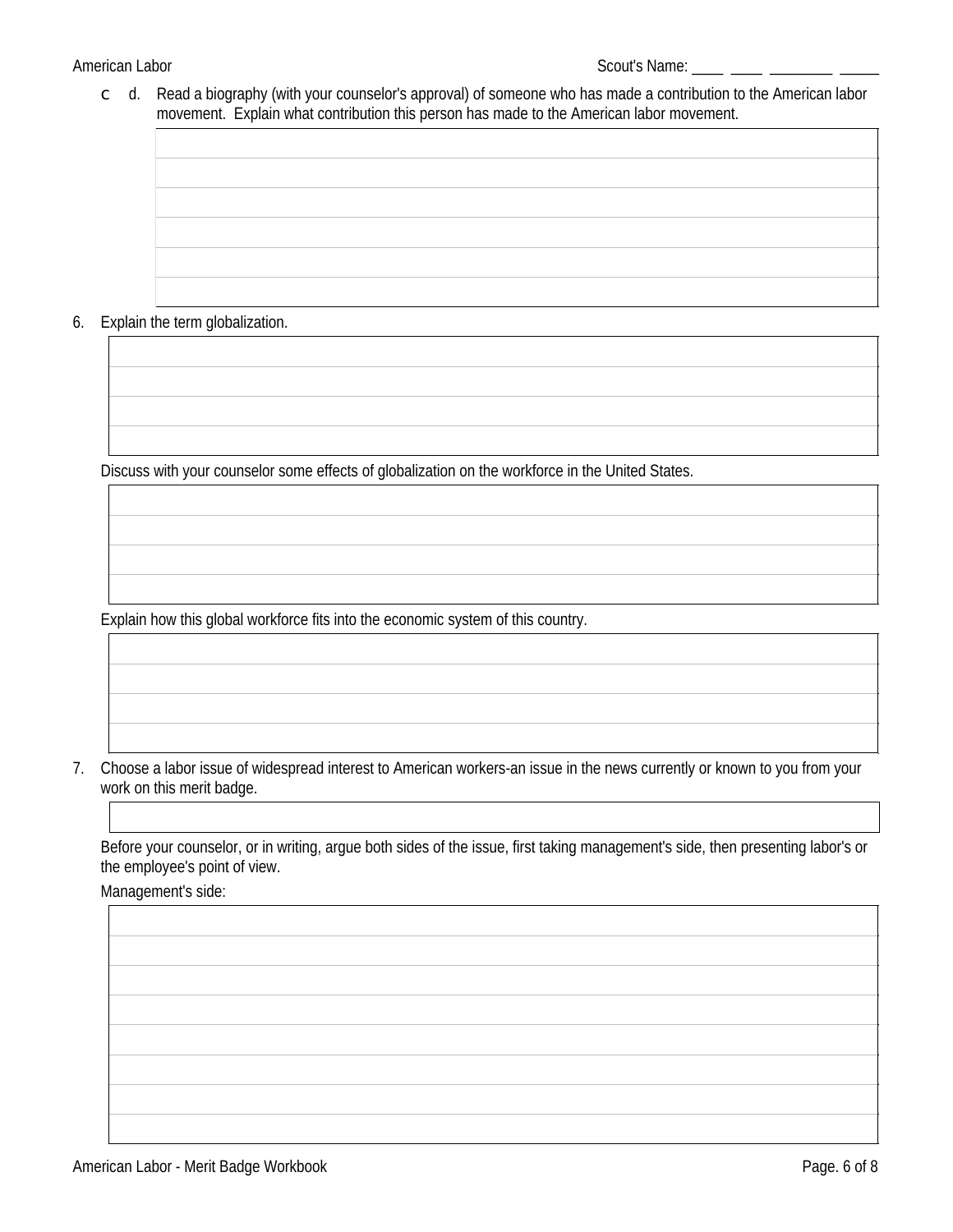Labor's / Employee's point of view:

In your presentation, summarize the basic rights and responsibilities of employers and employees, including union members and nonunion members.

Employers' rights

**Union Employee rights** 

#### Non-union Employee rights



8. Discuss with your counselor the different goals that may motivate the owners of a business, its stockholders, its customers, its employees, the employees' representatives, the community, and public officials.